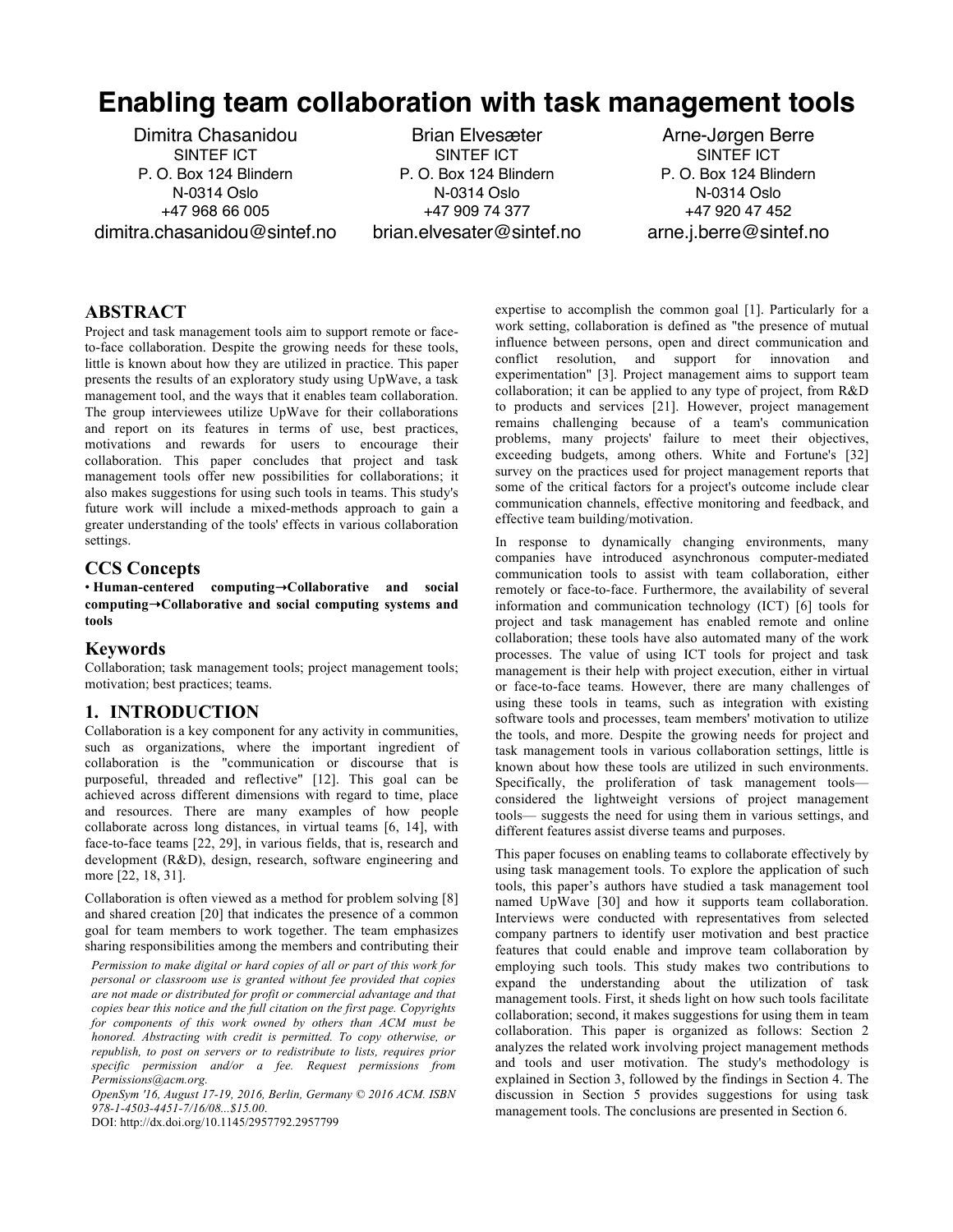## **2. RELATED WORK**

The need to organize and systematize project work and various resources emerged several decades ago (1900s–1950s) from the defence, engineering and construction industries [17]. The Hoover Dam Project (1931–1936) and the Manhattan Project (1942–1945) are considered representative projects from that period [17]. Numerous methods, techniques and tools have been developed to support every aspect of project management for every type of collaboration, either face-to-face or within virtual teams. This section analyzes related project management methods and software tools for team collaboration and relevant studies on user motivation in this context.

## **2.1 Project Management Methods**

Today, project management is applied as a valuable tool for every field and project type [17]. One area in which project management and team collaboration play important roles is software development, where teams of different sizes are required to collaborate on developing a software product. Software development methods aim to manage, control and guide the process of developing a software system. Several development methods exist, which vary in size, scope (e.g. analysis, requirements, architecture, design, implementation, testing and project management) and approach (e.g. waterfall, prototyping, incremental, rapid application, iterative and agile). In the late 1990s, more lightweight approaches gained traction, and the three most important agile methods arose, as follows: Extreme Programming, Dynamic Systems Development Method (DSDM) and Scrum. In 2001, representatives from these and other agile methods joined forces and wrote the Manifesto for Agile Software Development [5] that described the common grounds for these methods in a simple set of statements and principles. Scrum [24] is currently the most popular of these agile methods and can be regarded as a lightweight project management practice for software development that defines a set of roles, events (i.e. tasks), artefacts and rules.

Apart from selecting traditional project management methods, teams today turn to agile approaches and best practices that are more easily adapted to their needs. The Essence specification [11] defines a comprehensive practice framework that allows teams to describe practices (e.g. Scrum) so that these can be followed, advanced and monitored via a task management tool. The aim is to support practitioners of various fields, such as software engineering, to dynamically adapt and customize their methods during the preparation and execution of a project, controlled through company-specific governance, the use of examples and other means. The Essence framework includes a generic definition of a practice language allowing practitioners to describe the essentials of their current and future practices in terms of concepts, such as checklists, states, artefacts, competencies, templates and so on. The Essence framework also contains a software engineering feature that specifies a domain model that can be used as a baseline for describing best practices in software engineering.

Other project management methods focus on describing the collaboration phases and their characteristics. In virtual team management, a heuristic lifecycle model is described [13], consisting of five phases with specific management tasks and topics that should be addressed during teamwork. The first phase, *Preparations,* consists of relevant tasks and decisions for the implementation of virtual teams, such as mission statement, rewards system and selection of technology. The second phase, *Launch,* describes activities related to the beginning of the teamwork, such as conducting a kick-off workshop and developing intra-team rules. The third phase, *Performance of management*, includes issues about leadership, maintenance of motivation and communication within virtual teams. The fourth phase, *Team development*, describes evaluation activities in team processes, together with training of the team and its new members. Lastly, the fifth phase, *Disbanding*, comprises tasks such as recognition of team achievements and reintegration of team members.

Furthermore, a survey [32] reveals that current project management practices include project management methods and tools, decision-making techniques, risk assessment tools, computer models and computer simulations. The most widely used practices employ project management software and Gantt charts; however, limitations are associated with the first practice, which is identified as particularly unsuitable for complex projects.

Different methods overlap in scope and approaches, and selecting an appropriate project management method that addresses the full needs of a project can be difficult. Therefore, teams increasingly apply lightweight approaches, such as task management tools that more easily adapt to their needs.

# **2.2 Task and Project Management Tools**

Various task and project management software tools are employed to support team collaboration, for example, tools for knowledge management, coordination, information exchange, communication, shared authoring or co-creation and collaborative learning [10]. This subsection examines some well-known software tools that support various purposes for task and project management, such as Trello, Slack, Asana, Todoist and Teamwork.

Trello [28] is a visual online project and task management tool that provides many features for collaborative use, such as notifications, calendars, comments, file attachments and so on. Either for individual use or for teams, users can create checklists, add labels and due dates, invite people to join tasks, and connect with other applications, including Google Drive, Dropbox, Box and OneDrive. Trello works in real time and is synchronized across devices, with apps for different mobile devices. Some advanced features include power-ups, calendar, voting and card aging.

Slack [25] is a cloud-based collaboration tool for team communication that provides an open channel to organize team conversations for a project, a topic or a team. It provides a transparent view of teamwork, as well as a private channel for sensitive information. Slack includes features such as direct messages, file sharing, comments, stars for later reference, connection and synchronization with other services (e.g. Google Drive, Dropbox or Box), integration with other software tools, notifications and more. All files are also automatically archived and synchronized across different devices.

Asana [4] is a personal task and project management tool with features such as tasks, projects, conversations and dashboards. It offers a quick progress view of projects at a glance without scheduling meetings and selected team updates. Some features of the tool are task and project creation, setup due dates and times, attachments and more. Advanced features include "hearts" to encourage participation in an activity, task and project conversations, a searchable archive of files, calendars, dashboards for checking progress on all projects, an inbox for automatic updates, team management features with task assignees, followers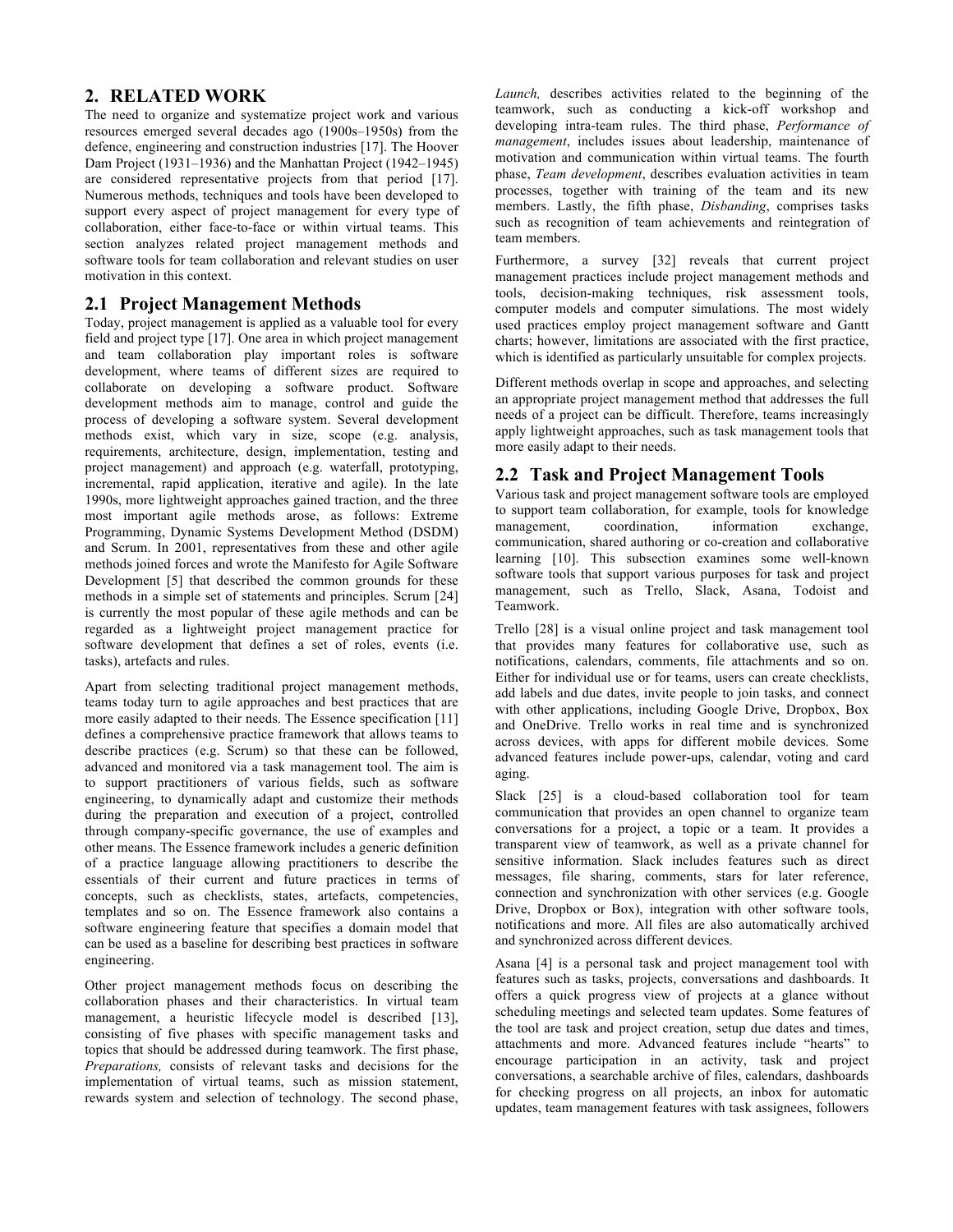and guests, integration with other software tools (e.g. Dropbox, Slack, Chrome, GitHub, Google Drive) and more.

Todoist [27] is a task manager for personal or collaborative productivity in managing to-do lists from different devices. It supports functions such as setting up and managing tasks, projects and teams, either online or offline, across many different platforms. This tool supports collaboration on shared tasks and goals in real time and customizes the user experience. Some of its features are notifications, real-time data synchronization, visualization of productivity, comments, labels and filters.

Finally, Teamwork [26] is an online project management platform that supports features such as time logs to keep track of work hours per project task and team member, milestones, tasks view, the ability to quickly reassign all tasks from one person to another and more. Other software tools for collaborative use – such as Dropbox and Google Docs for file sharing and Skype and Google Hangouts for communication – are also employed for project and task management.

### **2.3 User Motivation for Team Collaboration**

For successful team collaboration, members must be stimulated to participate in team activities. Therefore, user motivation is an important and complex issue for team collaboration.

Motivation has been discussed as "an emergent state of individual inducing high levels of effort toward collaboration goals, conditioned by an accompanying ability to satisfy some individual need" [7]. Generally, human motivation towards work can be categorized into two distinct types – intrinsic and extrinsic [7]. Intrinsic motivation emphasizes inherent satisfaction from doing an activity, while in extrinsic motivation, the activity is perceived as an instrument for accomplishing a certain desired outcome of a future event [23]. For example, intrinsic motivation for team collaboration could be related to a vision or a personal need for learning and training. Extrinsic motivation is often associated with financial rewards, bonuses and other benefits. Some of the reasons for using team rewards are to support the structure of a team, foster cooperation and productivity among team members and avoid issues about larger group-based plans such as gainsharing [9]. On the other hand, possible limitations of team rewards refer to competition among teams, conflicts regarding their roles and perceived inequity [9].

User motivation has been discussed a lot in various fields and collaborative settings, such as information systems (IS), social media, virtual worlds and open innovation communities, as well as in studies about rewarding mechanisms. User commitment and collaboration in development projects have been studied in IS [7]. One of the antecedents of commitment involves the motivation of individuals, while the other two antecedents refer to personal and job characteristics. Empirical evidence from the study shows user commitment as a full mediator between user ability and extrinsic motivation towards user–IS collaboration. The study concludes that project managers perhaps need more decision authority to provide rewards to user participants [7].

Similarly, team motivations to utilize social media for collaboration have been analyzed [33]. Social media provide efficient and accessible means to encourage and support teams who work together on shared objectives, for example, performing collaborative tasks. The study finds that the most important motivational factors for team members are (a) the content related to motivation, such as relevant/significant content, (b) the availability of a new way of information dissemination and (c) an increased efficiency in daily work [33].

The differences of team collaboration in virtual worlds and alternate media are discussed, as well as the issues of identity and leadership in virtual worlds [16]. Furthermore, the study argues that "leaders of virtual teams will be better able to choose appropriate virtual world features and leadership behaviors to heighten group effectiveness with a more thorough understanding of the complex interactions among leadership, context, and team members" [16]. The study concludes that virtual worlds offer new possibilities for virtual team collaboration, while highlighting the importance of understanding the impact of virtual worlds on virtual teams.

In open innovation communities, user collaboration among users was explored and how users can be motivated to collaborate [2]. The results discuss that monetary reward is not always suggested as the best way to offer incentives to users [2]. Many intangible factors are valued by contributors as well, such as community cooperation, learning and enjoyment. Contributors also appreciate excellent support and the right cooperation tools from their service providers [2].

Additionally, the issue of rewards is discussed in virtual team management in relation to the initial phase of collaboration [13]. It is argued that "the development of a fair and motivating reward system is another important issue at the beginning of virtual teamwork" [13]. Whether with conventional or virtual teams, incentives can have positive impacts to stress the importance of team cooperation. Moreover, Hertel et al. [13] explain the regulation of virtual teamwork, specifically the management of motivational and emotional processes, in the third phase of performance. They argue that physical disconnectedness in virtual teams can lead to various challenges to members' work motivation, such as anonymity and trust issues [13]. Other studies also demonstrate that trust dynamically changes over time and can increase cooperation in computer-mediated groups [15].

The study of DeMatteo et al. [9] presents a framework that identifies four sets of variables related to the effectiveness of team-based rewards, as follows: (a) reward system characteristics, including reward size and frequency of reward payout, (b) organization characteristics, such as culture and congruence of rewards, (c) team characteristics, involving team composition and task interdependence and (d) individual characteristics, comprising ability and need for achievement. DeMatteo et al. [9] also discuss the negative impact of motivation, arguing that teambased rewards can lead to demotivation, particularly for stronger team members.

Lawler [19] contends that a reward system should be adapted to a specific team's aspects, such as goals, task interdependence, autonomy, diversity and degree of virtuality. Furthermore, Lawler [19] considers four types of teams – parallel, production and service, project and management – that require different processes and behaviours. As a general rule, the four types of teams have different operating characteristics and consequently need varying reward systems. To encourage individuals to learn the necessary new skills, Lawler [19] recommends skill-based instead of jobbased systems, for-pay systems in virtual teams and pay-forperformance systems that focus more on collective than on individual performance to motivate and support cooperative behaviours. Reward systems might also influence a company's strategy implementation and effectiveness, for example, in motivating performance, promoting skill and knowledge development, and attracting and retaining employees [19].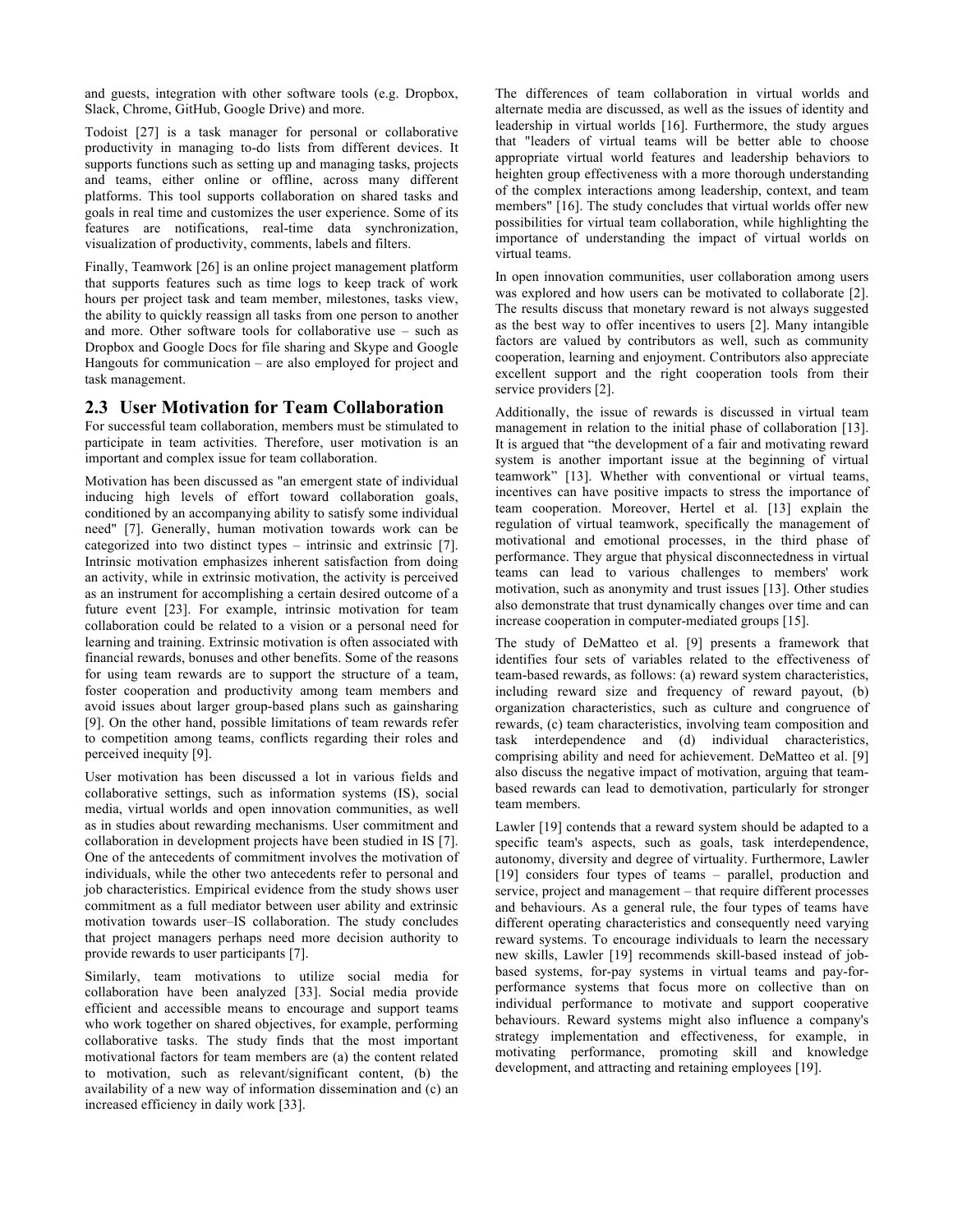### **2.4 Summary**

To conclude this section about related work, most of the project management methods address domain-specific needs and requirements. The task and project management tools follow the same logic but not in the majority. These tools offer new possibilities for team collaboration, either virtual or face-to-face, while considering the importance of understanding the impact of the medium used on teams and how to apply the tools more effectively in team collaboration. Additionally, the growing number of such tools reflects the need to support project management with ICT tools, especially the demand for lightweight versions such as task management tools. Depending on various collaboration needs, methods and tools might impose limitations. Many intangible factors, such as team interaction and motivation, enable collaboration. Therefore, as a starting point, team collaboration can be explored in a particular task using a project management method and tool, with a specific set of features and functionality.

## **3. METHODOLOGY**

This study takes the form of an exploratory case study, drawing on qualitative data to explore which features enable team collaboration with the use of task and project management tools. For this purpose, UpWave, an online task management tool, has been selected because of its simplicity. UpWave [30] helps teams collaborate and organize the project work. The tool targets bridging the gap between project management models, best practices for project management and simple ways of task management. It also provides a visual and simple interface, promoting user efficiency and motivation. Figure 1 shows a screenshot of UpWave's user interface, with columns for "to do", "in progress" and "completed" tasks, assigning tasks to people and highlighting task priority by colour. Additionally, the Essence framework has been chosen, particularly its generic practice definition, to study how best practices – checklists, states, artefacts, competencies, templates and so on – can be supported by such a tool.



**Figure 1: User interface of UpWave, a task management tool**

This study's participants are users of the UpWave tool. Additional selection criteria include the requirements to (a) work in diverse projects, such as design, software development and financial projects, and (b) utilize this task management tool for internal collaboration, as well as with other business partners and customers.

## **3.1 Data Collection**

The authors of this paper conducted group interviews with employees of five Scandinavian companies that utilized UpWave, either its present or previous version. The selected companies had different characteristics in terms of specialization, firm type, team structure and need for using a task management tool. Table 1 shows details about each company's participants in the interviews, identified by code. Two to five representatives from each company participated in a group interview conducted by two researchers. An interview guide was prepared for the semistructured interviews. Each interview lasted approximately two hours and was audio recorded. The audio files were transcribed and analyzed with a software tool (QDA Miner Lite), following the grounded theory approach. The transcribed text was categorized into themes and subthemes. Examples of subthemes are the use context of the project and task management tool, tool features and other software tools used for the same purpose.

|  |  | Table 1: Overview of the study's participants |  |  |  |  |
|--|--|-----------------------------------------------|--|--|--|--|
|--|--|-----------------------------------------------|--|--|--|--|

| Code           | <b>Number</b><br>of<br>partici-<br>pants | <b>Specialization</b>          | <b>Type</b> | <b>Number</b><br>of<br>employees |
|----------------|------------------------------------------|--------------------------------|-------------|----------------------------------|
| C <sub>1</sub> | 2                                        | Consulting                     | Private     | 350                              |
| C <sub>2</sub> | 5                                        | Consulting                     | Private     | 60                               |
| C <sub>3</sub> | $\overline{c}$                           | <b>Business</b><br>development | Private     | 12                               |
| C <sub>4</sub> | 4                                        | Administration                 | Public      | 60                               |
| C <sub>5</sub> | $\mathfrak{D}$                           | Software<br>engineering        | Private     | 10                               |

# **4. FINDINGS**

This section reports the findings categorised in three themes, (a) the use context and the features in use, (b) team collaboration and best practices, and (c) user motivation and rewards.

## **4.1 Use Context and Features in Use**

Based on the findings, the context of using such tools is associated with two factors. First, each company's specialization shapes the way that tools are utilized. Although it is recognized that the tool is intended for organizing and monitoring tasks and projects, each company's specialization and work processes influence its use of UpWave. For example, in the software engineering company (C5), existing methods and practices also lead the way that the use of UpWave, such as the method of Scrum backlog, is compared with how UpWave works.

Second, the team structure directs the way that tools are utilized. For example, the use of UpWave is connected with both internal and external management processes, but according to the business development company  $(C3)$ , if its team is in the same workplace, there may be a limited need for UpWave. For collaboration projects with external company partners, the task management tool is used in a shared way, such as in the software engineering company (C5). Additionally, the UpWave tool is suggested to other companies as an easy method for their collaboration, as mentioned by one company (C5). Generally, the use of UpWave is associated with five work processes, as follows: (a) task and project management for sharing responsibilities and managing the work (C2 and C5), (b) group meetings to organize the project work and delegate responsibilities among team members  $(C2)$ ,  $(c)$ monitoring of the work progress, both of teams and of team members (C3), (d) organizing ideas and creating individual to-do lists (C1 and C5) and (e) product development and management,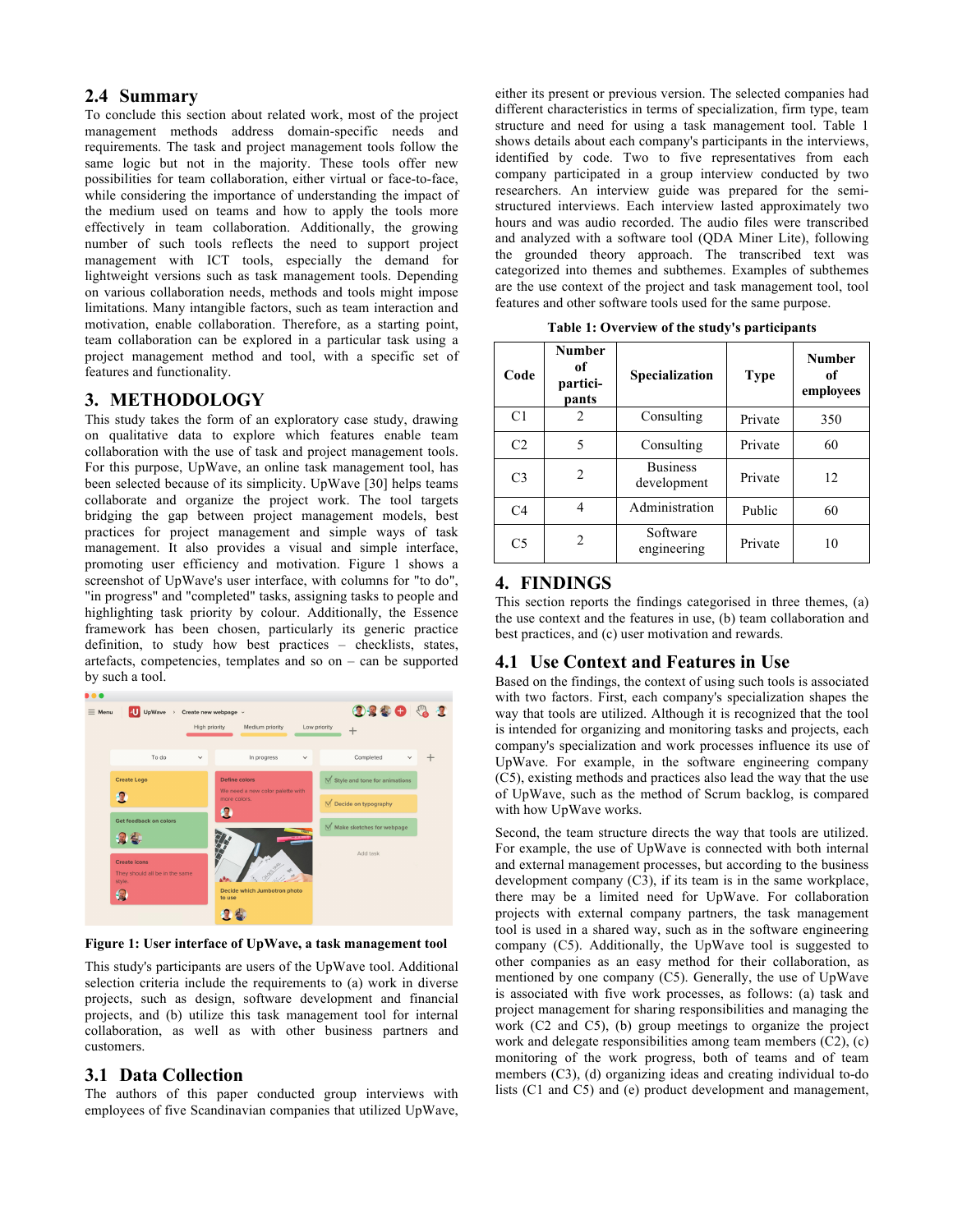either individually or in teams (C4). Examples of quotes regarding the use context mention the following:

*"We used the previous version of UpWave for all the leader meetings" (C2).*

*"In the end, it was just a list of to-dos that had no due dates […]. It was just a set of ideas, in the end. So we didn't really use that to run the project" (C1).*

UpWave's user interface and features are important factors for companies to transition from the older to the newer version of the tool. The experience with the first version is perceived as positive by the participants, who cite many features as "convenient" for their work, such as the general logic of the tool, the intuitiveness of the user interface, the simple process to complete an action and the reuse of the "templates", among other comments. Specifically, the participants describe the features that best apply to their needs and work processes. First, they find the calendar a useful and a basic feature that is actively used. It is viewed as a function that could be shared with everybody, who can see, agree on or reject the due dates of tasks and projects. For example, during internal work processes, the calendar can trigger a discussion about the projects, project roles, dates and deliverables, providing a shortterm or a long-term overview of the projects. Interactivity with the calendar is also valuable in terms of editing the due dates. Second, the participants report that colour plays an important role in prioritizing tasks and project roles. People might use colour for their convenience although in the tool's first version, colour performed a significant function for the participants. Third, notes, comments and hangouts are regarded as promoting simple communication in team collaboration. Google Hangouts is especially perceived as an essential feature for remote collaboration. Other useful features for the participants include the search function and the pen tool for editing, in contrast to attachments, which are less used due to security considerations about personal data. Here are representative excerpts of the interview quotes regarding the features in use:

*"I think one of the first things I checked was whether there was the calendar function" (C5).*

*"But yeah, when we do these meetings, we definitely use some kind of a Hangout or conferencing tool" (C5).*

### **4.2 Team Collaboration and Best Practices**

Team collaboration – both internally and with external groups – is reported to have various challenges regarding the project management process supported by the corresponding tools that previously have used, for example Trello and Slack. At the general management level, the challenges of team collaboration include prioritizing and organizing projects and tasks, but the participants also find it difficult to decide on task delegation in terms of task owners and due dates. The process of dividing projects into smaller and concrete tasks is demanding. Likewise, the process of building and leading teams with a project or task management tool is mentioned as difficult. At the process level, time management is a major issue with the project group, including keeping track of the time allotted for each task. Other challenges for team collaboration are updating the project status according to the team's progress, tracking the team's progress and aligning various tasks with team members. It is also problematic to focus on both the micro level (e.g. team roles and tasks) and the macro level to obtain a holistic view of a project. According to the software engineering firm (C5), during the project status meetings, multiple options are needed to display the project results (e.g. desktop view, wall projection) and lead the meetings.

Furthermore, the security limitations of the project management tool are challenging. In some cases, it is restrictive to use the task management tool because the safety of the shared content is a priority. Another issue involves managing the company's contacts and the team members assigned with various tasks and projects. Celebration of successes and milestones is also mentioned as something that should be considered for every project. Examples of quotes regarding the challenges for collaboration are presented below:

*"The hard thing is to keep track of what everyone does on each project. Some tasks are common, and some tasks are specific for your project. Also, the graphic designers […] feel it's awkward to break down their job into smaller parts. It's sort of an iterative individual process" (C1).*

*"Knowing who is supposed to do what, I think it's a problem, especially with the clients" (C2).*

*"Yeah, we are also not good at celebrating milestones […]. So it's just a continuous thing without celebrating what we actually have achieved" (C5).*

According to the participants, collaboration varies greatly among teams, depending on project types and existing processes. For instance, one company (C5) has followed Scrum processes in some of their client projects but has faced difficulties in having different teams adopt the same approach. In the same example, the company would like to see support for different ways of working within and between teams. Another company, which focuses more on capitalization processes (C1), has no predefined procedures but would like template support based on previous versions of UpWave. A couple of quotes refer to best practices, as follows:

*"We have so many internal or try to have some internal routines […]. I think there's no lack of best practice, but it's the execution of it […]" (C5).*

*"[…] we would try to fit all disciplines into the sprints and the sprint board of Scrum planning. We found it quite hard to get the [...] for example, the graphic designers or art directors to participate in that way of working" (C1).*

According to the participants, the key benefits of task management tools, such as UpWave, rely heavily on their simplicity and ease of use. The interviewees raise concerns about implementing rich practice features that would make the tool more obtrusive. This issue has led the authors to examine the simpler features of the Essence framework, such as (a) checklists for projects and tasks, (b) state of and completion criteria for projects and tasks and (c) templates for projects and tasks.

## **4.3 User Motivation and Rewards**

Although motivation is an essential factor for supporting team collaboration, intrinsic and extrinsic motivations are valued differently by teams. The motivation for the participants to use project or task management tools depends again on the team structure and the project type. People are stimulated to work with partners who have different backgrounds and competencies in the context of a project. Furthermore, the holistic view on projects and teams could also be a factor that triggers team collaboration, as well as the various tools that a team uses. The participants report that their motivations to use the task management tool for their work and collaboration with teams involve various factors, including the following:

- gain an overview of the project and tasks;
- access a source of information, which also provides visibility to the projects and teams;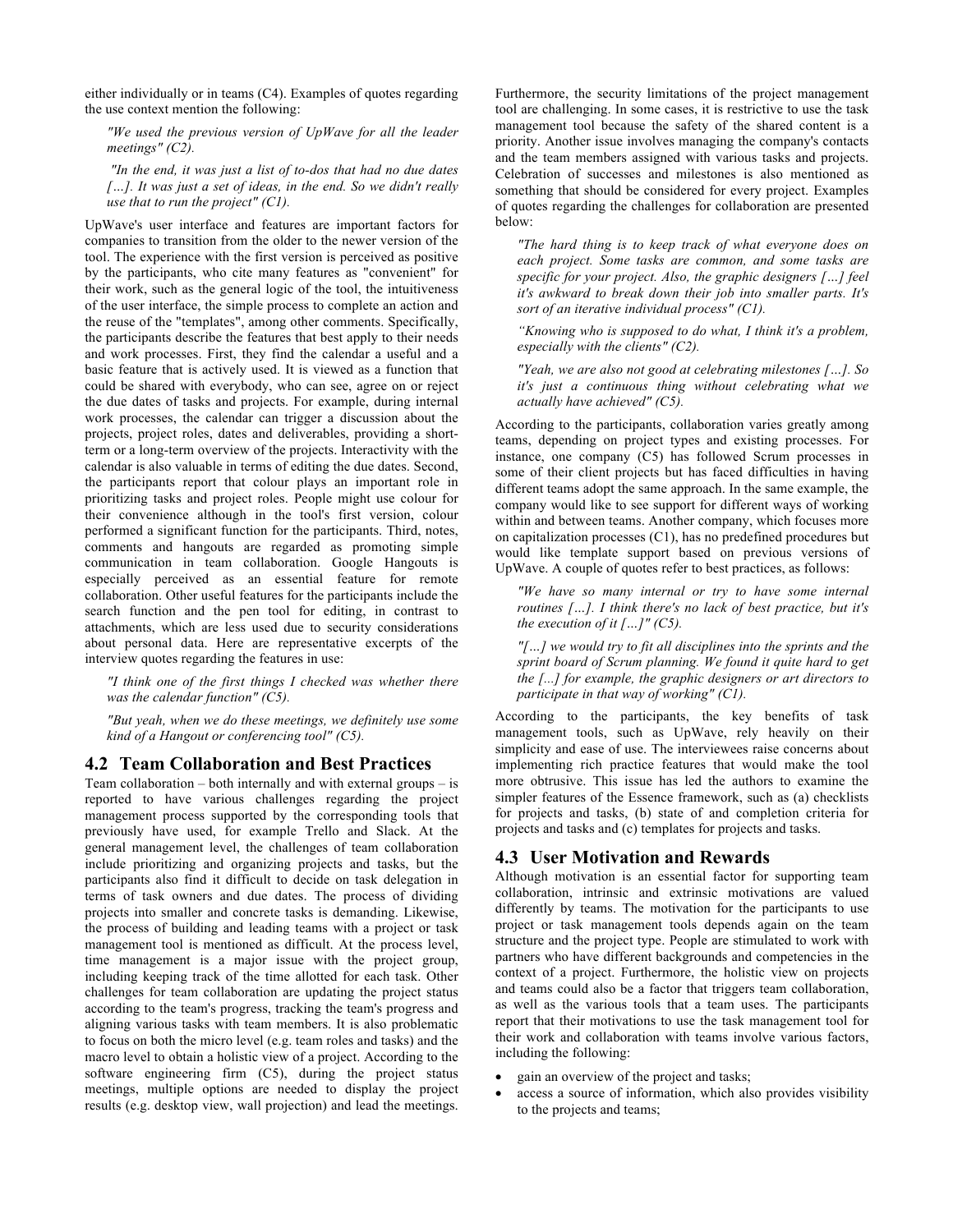- adopt the tool as part of the company culture;
- engage in remote collaboration with other partners;
- have intrinsic motivations in sharing with teams;
- access a learning source that expands the systems thinking of the company;
- gather all ideas in one place; and
- satisfy their curiosity about the new software tools and their simplicity of use.

Excerpts of quotes showing the motivations for using the task management tools are presented below:

*"But I saw that he started using it because he saw that it was a source of information. So he could pull the information where we are in the project without contacting us" (C3).*

*"I'm always curious about new things […], and I've been part of startups all my life, so I'm very curious" (C3).*

*"[...] and learning different tools makes us more confident to understand any kind of system because we used to develop this kind of thinking to understand how it [would] work […]. We can advise our clients better by knowing these tools" (C2).*

A topic related to user motivation and team collaboration that has been discussed by the participants refers to rewards of the task management tools. The participants suggest specific reward mechanisms that could be employed by UpWave, such as the following:

- point-based mechanism, where the tool rewards a user for completing an activity;
- time-based mechanism, where the activity needs to be completed within a limited time;
- role-based mechanism, where specific team roles reward other team members for an activity;
- process-based mechanism, where a process, such as onboarding, could be rewarded;
- statistics that visualize relations of a project, personalized by a user in an attractive way;
- project-dependent rewards, where the level of rewards could be adjusted according to the formal or informal level of project groups;
- activity-dependent mechanism, where a regular activity turns into a gamified one;
- visualizations to motivate users to complete activities; and lastly,
- fun as a reward.

Examples of quotes that describe the suggested reward mechanisms are presented below:

*"[...] it would be nice if the project manager [could] praise people when they finish their task. […] gamification as a tool for on-boarding, teaching people how to use it" (C3).*

*"So if you also have reward mechanisms, then you can see who was the more popular in the network […] and how strong are the connections […]. So you can get a lot of statistics out of that. And that will just contribute to the fun part, I think" (C5).*

## **5. DISCUSSION**

This study's findings are in line with those of previous research regarding the project management process and the use context. The present results also increase the knowledge about the application of project and task management tools. The study's participants possess diverse characteristics in collaboration settings, but they all express the need for efficient task and project management tools across projects, people and teams. Specifically, the use of UpWave is associated with many work processes apart from project and task management – for example, group meetings, monitoring the work progress and organizing ideas – that would require different tools to be used in other cases.

Team collaboration could benefit from the utilization of task management tools in various phases of a project. First, the selection criteria for such tools should be decided according to a company's culture. The participants recommend choosing tools with a simple and intuitive interface that can easily be integrated with existing company systems. They also comment on the design aspects of such tools:

*"So I think [that] really focusing on [the] interface is key for you to make the hurdle as low as possible" (C3).*

*"[...] it should be as intuitive as possible and as few clicks as possible. So you don't really need to save" (C3).*

*"[…] security information needs to be very clear. So people know if it's a secure system or not" (C3).*

They also suggest setting up both formal and informal communication channels (e.g. chat rooms) for team support throughout the collaboration. The selected task management tools can facilitate team collaboration by supporting common project activities, such as time tracking, visualization of task dependencies and reporting mechanisms. Additionally, these tools can support online, real-time and transparent collaboration in terms of processes, resources and the project status. However, the main challenge is to convince team members to use the tool. Both intrinsic and extrinsic motivations should be employed for various users, along with plenty of gamification or playful elements to motivate people. Below are interview excerpts that describe the playfulness of task management:

*"You get points if you delete the task, and you get a lot of points if you do it" (C2).*

*"You can't be serious eight hours a day [...]. You need some fun" (C1).*

The findings from the relevant user motivation studies highlight the need to delegate team roles and to offer motivations and the right tools to collaborate. Project managers need more decision authority to organize their teams, provide rewards and follow best practices in team collaboration, considering the diverse team characteristics. We conclude that task management tools, such as UpWave, offer new possibilities for team collaboration, but it is important to examine the use context in order to adjust the evaluation criteria, checklists and rewards.

# **5.1 Suggestions for Team Collaboration, Using Task Management Tools**

Based on this study's findings, the authors propose a list of suggestions for the effective use of task management tools, such as UpWave (summarized in Table 2). These recommendations are intended to be applied and communicated within the tool. The suggestions are structured according to the phases of the lifecycle model of virtual team management [13].

**A. Preparation phase.** In the first phase of setting up a team to collaborate, team roles should be clarified, as well as the responsibilities corresponding to each role in the project. This step can be achieved by choosing traditional roles (e.g. project manager and project leader) and responsibilities during the project and naming the corresponding user accounts in the tool. The second step is to review (e.g. previously used practices) and select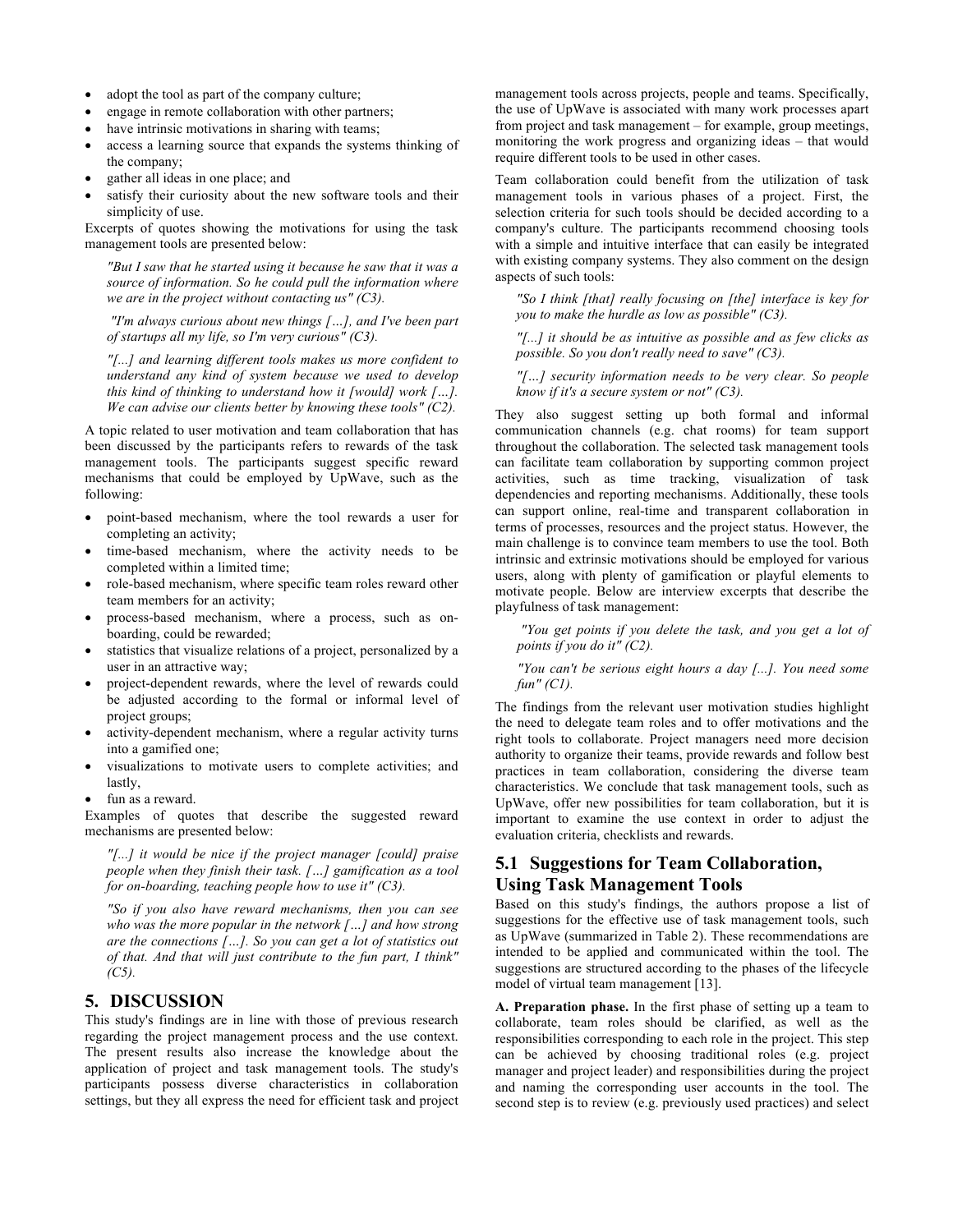the best practices suitable for the project scope and the team size in order to set up the evaluation criteria and checklists accordingly. Third, it is important to select or suggest reward mechanisms to match the tasks, roles and project completion that could motivate users to finish their work. A small team or the person who organizes the project can initiate this phase by describing concrete tasks and activities.

**B. Launch phase.** In the launch phase, the project management tool should be part of the first project meeting. Invest time in inviting the team for an on-boarding process and demonstrating the selected tool to justify its use for the project. Introduce the basic features, functionality, potential rewards and how it can be integrated with existing systems/software. Additionally, highlight the benefits of using the tool. Second, another important aspect of this phase is to agree on the evaluation criteria and checklists created in the previous phase. The team should be informed about the evaluation criteria for project collaborations and if the tool will assist the evaluation. Third, set up reporting mechanisms according to the time plan and show the connectivity and relations among the tasks. Invite the team to choose individual tool settings and adjust the tools' notifications. It is necessary to archive the tasks and activities as well. Several interviewees' comments and suggestions about notifications, the calendar and reports are cited below:

*"[...] if it's possible to say that all notifications [...] come on Friday at 8:00, or is it possible to make some kind of system that [is] ok, you know, when they come" (C2).*

*"It could even be better if it could be integrated with our calendars. Because we use Google calendars, and I think that's a premium feature" (C5).*

*"[...] it would be a nice if you could combine reporting of hours with planning of tasks. I mean, planning ahead with reporting what you've done" (C5).*

**C. Performance management phase.** A necessary step in the mid-phase of the project is to review and evaluate the progress and history of actions, based on the selected tool and reporting mechanisms. If there is a repetitive task or process, create templates of work processes to reuse and to save time for the team. Furthermore, evaluate the checklists' progress and provide mid-phase rewards to motivate the team. At this point, the team has probably developed specific needs regarding the tool. Ask for a quick evaluation of the tool, the reporting mechanisms and other functions of the tool.

**D. Team development phase.** In the fourth phase, the collaboration has been established, and improvements are expected according to the evaluation of the tool. First, share part of the project statistics to motivate the team members and to visualize the project status. Invite the project leader to explain the statistics and what should be done to achieve the project goals. If necessary, delegate more or different people to perform complex tasks. Second, fun should be part of the tool. Invite team members to reward fellow members for their collaborative activities via the tool.

**E. Disbanding and reintegration phase.** In the last phase, the team collaboration will end shortly, and the results will be disseminated. First, celebrate the project's completion and reward the team members for their contributions and achievements. Provide the project highlights based on reporting mechanisms and checklists. Share the final project statistics, and evaluate the project status according to the initial checklists. Finally, ask for a quick feedback and evaluation of the overall team collaboration,

|                                   |  |  |  | using the task management tool. If there are plans for future |  |  |  |  |
|-----------------------------------|--|--|--|---------------------------------------------------------------|--|--|--|--|
|                                   |  |  |  | activities, use the project feedback to create new templates, |  |  |  |  |
| checklists and a list of rewards. |  |  |  |                                                               |  |  |  |  |

| Table 2: Suggestions for team collaboration, using task |  |
|---------------------------------------------------------|--|
| management tools                                        |  |

| <b>Project Phase</b>         | <b>Suggestions</b>                                                           |  |  |  |  |
|------------------------------|------------------------------------------------------------------------------|--|--|--|--|
|                              | Set up team roles for better control and task<br>delegation.                 |  |  |  |  |
| A: Preparation               | Select best practices for the project scope<br>and the team size.            |  |  |  |  |
|                              | Select reward mechanisms.                                                    |  |  |  |  |
|                              | Invite the team for an on-boarding process<br>and demonstration of the tool. |  |  |  |  |
| B: Launch                    | Review the evaluation criteria and<br>checklists.                            |  |  |  |  |
|                              | Set up reporting mechanisms, and adjust<br>the notifications                 |  |  |  |  |
|                              | Create templates of work processes.                                          |  |  |  |  |
| C: Performance<br>management | Evaluate the checklists' progress.                                           |  |  |  |  |
|                              | Provide mid-phase rewards.                                                   |  |  |  |  |
| D: Team<br>development       | Share project statistics with the team, as a<br>motivation mechanism         |  |  |  |  |
|                              | Reward one another's collaboration<br>activities.                            |  |  |  |  |
|                              | Celebrate the project completion.                                            |  |  |  |  |
| E: Disbanding<br>and         | Share the final project statistics.                                          |  |  |  |  |
| reintegration                | Evaluate the project status according to the<br>checklists.                  |  |  |  |  |

### **6. CONCLUSION**

This paper reports on the results of a study regarding specific ways to enable effective team collaboration, supported by task management tools. The study has aimed to capture how such tools are used in practice for team collaboration. UpWave, the selected task management tool, reveals diverse characteristics for team collaboration. Despite the participant companies' different characteristics (e.g. specialization, company type, team structure and need for using a project or task management tool), their representatives all comment on the usefulness of such tools in everyday team collaborations. The use of UpWave is associated with various work-related activities, expanding the initial use of the tool.

Additionally, the selected Essence framework of project management, with its generic practice definition (checklists, states, artefacts, competencies, templates and so on), is a valuable method to support the exploration of the tool. The participants have been asked about the practical things necessary for their collaborations within a project, with the framework as a basis for the discussion. Checklists, templates and other artefacts have been mentioned as best practices that can be supported by such tools.

Furthermore, the inclusion of both intrinsic and extrinsic motivations, such as learning, enjoyment and performance, is recommended. Rewards are valued differently by teams and should be decided based on each team's criteria, the project roles, achievements or similar factors. Gamification mechanisms could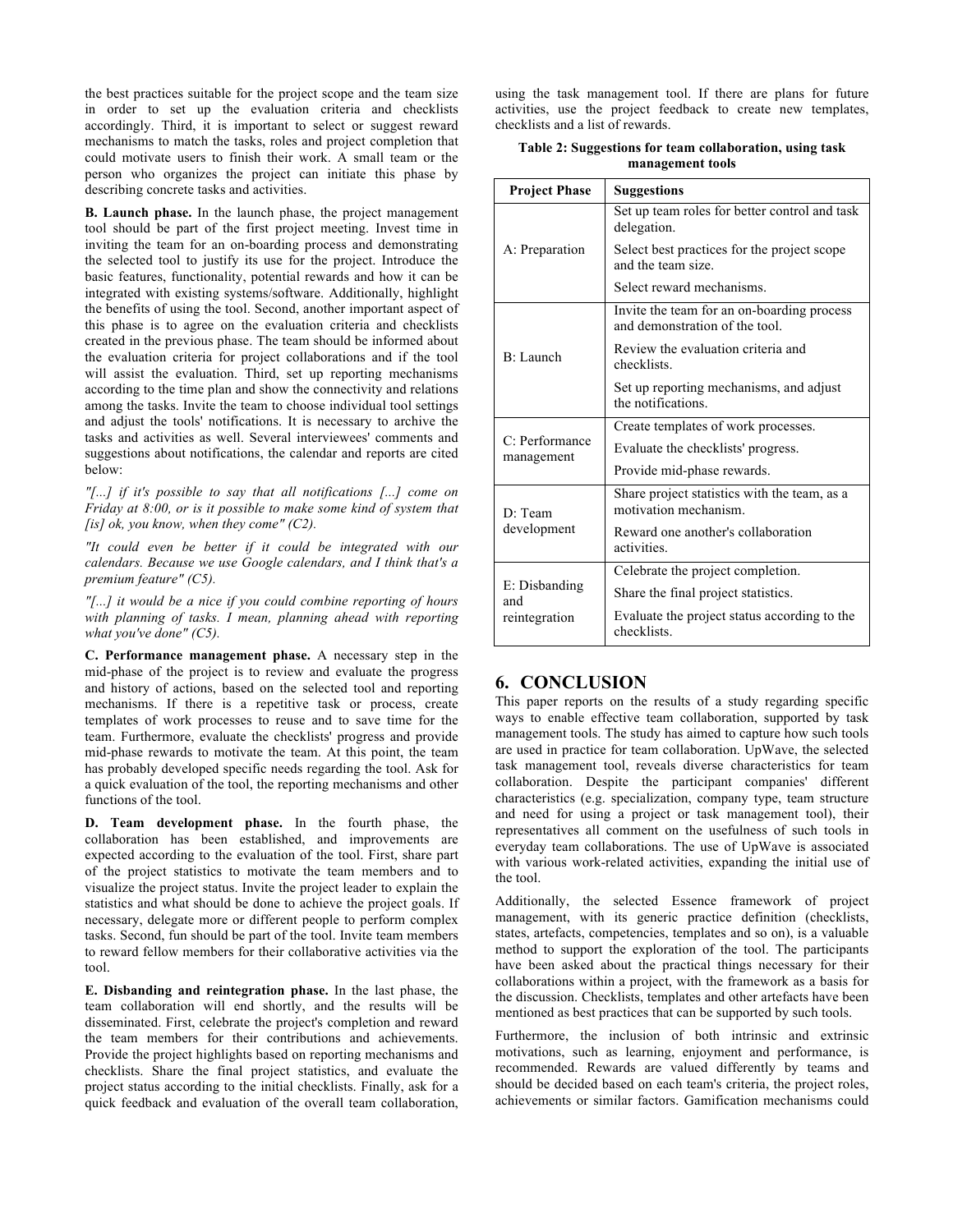offer a wide variety of concepts to apply in task management tools, for example, points, badges and leaderboards.

The findings have helped expand the understanding of how task management tools could enable team collaboration in the process and through motivations. These results can be generalized to project management tools; practitioners are encouraged to apply the suggestions in various contexts. However, the study's limitations include the selected method of the interviews. Supplementary data are needed to gain more holistic knowledge about team collaboration, and future work should include a mixed-methods approach. Additionally, the study provides recommendations for applying such tools in team collaboration that can be useful to practitioners, for example, developers and designers of such tools, as well as project managers who want to employ software tools for project and task management. Future work will include the authors' ethnographic study to monitor realtime use of task management tools in a collaborative setting, along with a survey to acquire a deeper understanding of the tools' effect in various interacting processes within teams.

#### **7. ACKNOWLEDGEMENTS**

The authors thank Symphonical AS, which is the company that has developed the UpWave tool, for its collaboration and support for this study. The authors also express their deep gratitude to Lasse Søberg, Dan Hesketh, Gaëlle Logeay and Bjørn Haugland.

#### **8. REFERENCES**

- [1] Amabile, T. M. et al. (2001). "Academic-practitioner collaboration in management research: A case of crossprofession collaboration." Academy of Management Journal 44(2): 418-431.
- [2] Antikainen, M. et al. (2010). "Motivating and supporting collaboration in open innovation." European Journal of Innovation Management 13(1): 100-119.
- [3] Aram, J. D. and C. P. Morgan (1976). "The role of project team collaboration in R&D performance." Management Science 22(10): 1127-1137.
- [4] Asana. Available at: https://asana.com/
- [5] Beck, K. et al. (2001). Manifesto for agile software development. Available at: http://www.agilemanifesto.org/, accessed at 2016/03/20.
- [6] Bellotti, V. and S. Bly (1996). "Walking away from the desktop computer: Distributed collaboration and mobility in a product design team." Proceedings of the 1996 ACM Conference on Computer-supported Cooperative Work. ACM.
- [7] Chang, K. et al. (2010). "User commitment and collaboration: Motivational antecedents and project performance." Information and Software Technology 52(6): 672-679.
- [8] Daley, R. C. (1978). "The role of team and task characteristics in R&D team collaborative problem solving and productivity." Management Science 24(15): 1579-1588.
- [9] DeMatteo, J. S. et al. (1998). "Team-based rewards: Current empirical evidence." Research in Organizational Behavior 20: 141-183.
- [10] Eppler, M. J. and O. Sukowski (2000). "Managing team knowledge: Core processes, tools and enabling factors." European Management Journal 18(3): 334-341.
- [11] Essence Kernel and Language for Software Engineering Methods, Version 1.1. Available at: http://www.omg.org/spec/Essence/1.1/PDF/ accessed at 2016/03/20.
- [12] Garrison, D. R. (2006). "Online collaboration principles." Journal of Asynchronous Learning Networks 10(1): 25-34.
- [13] Hertel, G. et al. (2005). "Managing virtual teams: A review of current empirical research." Human Resource Management Review 15(1): 69-95.
- [14] Holton, J. A. (2001). "Building trust and collaboration in a virtual team." Team Performance Management: An International Journal 7(3/4): 36-47.
- [15] Jensen, C. et al. (2000). "The effect of communication modality on cooperation in online environments." Proceedings of the SIGCHI Conference on Human Factors in Computing Systems. ACM.
- [16] Kahai, S. S., E. Carroll, and R. Jestice (2007). "Team collaboration in virtual worlds." ACM SIGMIS Database 38(4): 61-68.
- [17] Kwak, Y.-H. (2005). "A brief history of project management." The story of managing projects. ([Online]. Available at: http://home.gwu.edu/~kwak/PM\_History.pdf. [Accessed on: 13th Feb. 2016]).
- [18] Lanubile, F. et al. (2010). "Collaboration tools for global software engineering." IEEE Software 27(2): 52-55.
- [19] Lawler III, Edward E. (2003). "Pay systems for virtual teams." In C. B. Gibson, & S. G. Cohen (Eds.), Virtual teams that work: Creating conditions for effective virtual teams (pp. 121 – 144). San Francisco7 Jossey-Bass.
- [20] Liedtka, J. M. (1996). "Collaborating across lines of business for competitive advantage." The Academy of Management Executive 10(2): 20-34.
- [21] Meredith, J. R. and S. J. Mantel Jr (2011). Project management: A managerial approach. John Wiley & Sons.
- [22] Ocker, R. J. and G. J. Yaverbaum (1999). "Asynchronous computer-mediated communication versus face-to-face collaboration: Results on student learning, quality and satisfaction." Group Decision and Negotiation 8(5): 427-440.
- [23] Ryan, R. M. and E. L. Deci (2000). "Intrinsic and extrinsic motivations: Classic definitions and new directions." Contemporary Educational Psychology 25(1): 54-67.
- [24] K. Schwaber and J. Sutherland (2013). "The Scrum guide." Scrum.org. July 2013. ([Online]. Available at: http://www.scrumguides.org/docs/scrumguide/v1/Scrum-Guide-US.pdf, accessed at 2016/03/20.
- [25] Slack. Available at: https://slack.com/
- [26] Teamwork. Available at: https://www.teamwork.com/
- [27] Todoist. Available at: https://todoist.com/
- [28] Trello. Available at: https://trello.com/
- [29] Tutty, J. I. and J. D. Klein (2008). "Computer-mediated instruction: A comparison of online and face-to-face collaboration." Educational Technology Research and Development 56(2): 101-124.
- [30] UpWave. Available at: https://www.upwave.io/
- [31] Wasser, J. D. and L. Bresler (1996). "Working in the interpretive zone: Conceptualizing collaboration in